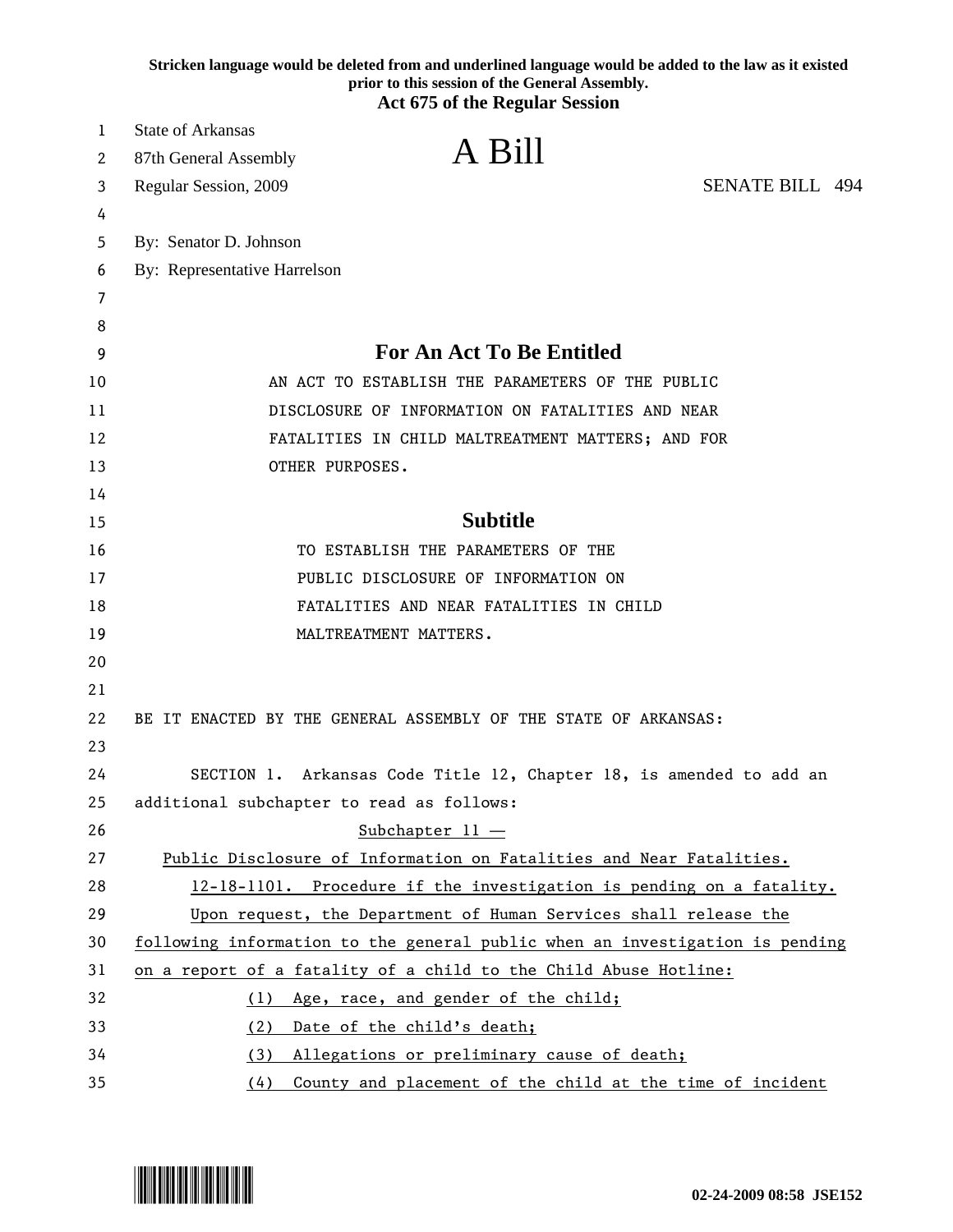| 1  | leading to the child's death;                                                 |
|----|-------------------------------------------------------------------------------|
| 2  | Generic relationship of the alleged offender to child;<br>(5)                 |
| 3  | (6)<br>Agency conducting the investigation;                                   |
| 4  | Legal action taken by the department;<br>(7)                                  |
| 5  | Services offered or provided by the department now and in<br>(8)              |
| 6  | the past; and                                                                 |
| 7  | (9)<br>Name of the child.                                                     |
| 8  |                                                                               |
| 9  | 12-18-1102. Procedure if the investigation results in a true report           |
| 10 | related to a fatality.                                                        |
| 11 | Upon request, the Department of Human Services shall release the              |
| 12 | following information to the general public when the investigative            |
| 13 | determination is true on a report of a fatality of a child:                   |
| 14 | A summary of previous child maltreatment investigations.<br>(1)               |
| 15 | (A) If the previous investigation was determined true, the                    |
| 16 | disclosure shall not include the name of the adult offender until due process |
| 17 | is satisfied or the name of any offender who was under eighteen (18) years of |
| 18 | age at the time of the act or omission of child maltreatment.                 |
| 19 | If the previous investigation was determined<br>(B)                           |
| 20 | unsubstantiated, the disclosure shall not include the name of the person      |
| 21 | alleged to be the offender;                                                   |
| 22 | (2) A summary of the current child maltreatment investigation,                |
| 23 | including:                                                                    |
| 24 | The nature and extent of the child's present and past<br>(A)                  |
| 25 | injuries;                                                                     |
| 26 | Medical information pertaining to the death; and<br>(B)                       |
| 27 | The name of the offender if due process has been<br>(C)                       |
| 28 | satisfied or the offender has been arrested;                                  |
| 29 | All risk and safety assessments completed on the child;<br>(3)                |
| 30 | (4)<br>Information about criminal charges, if known; and                      |
| 31 | Any action taken by the Department of Human Services or the<br>(5)            |
| 32 | Crimes Against Children Division of the Department of Arkansas State Police,  |
| 33 | including personnel action and licensing action.                              |
| 34 |                                                                               |
| 35 | 12-18-1103. Procedure if the investigation results in an                      |
| 36 | unsubstantiated report related to a fatality.                                 |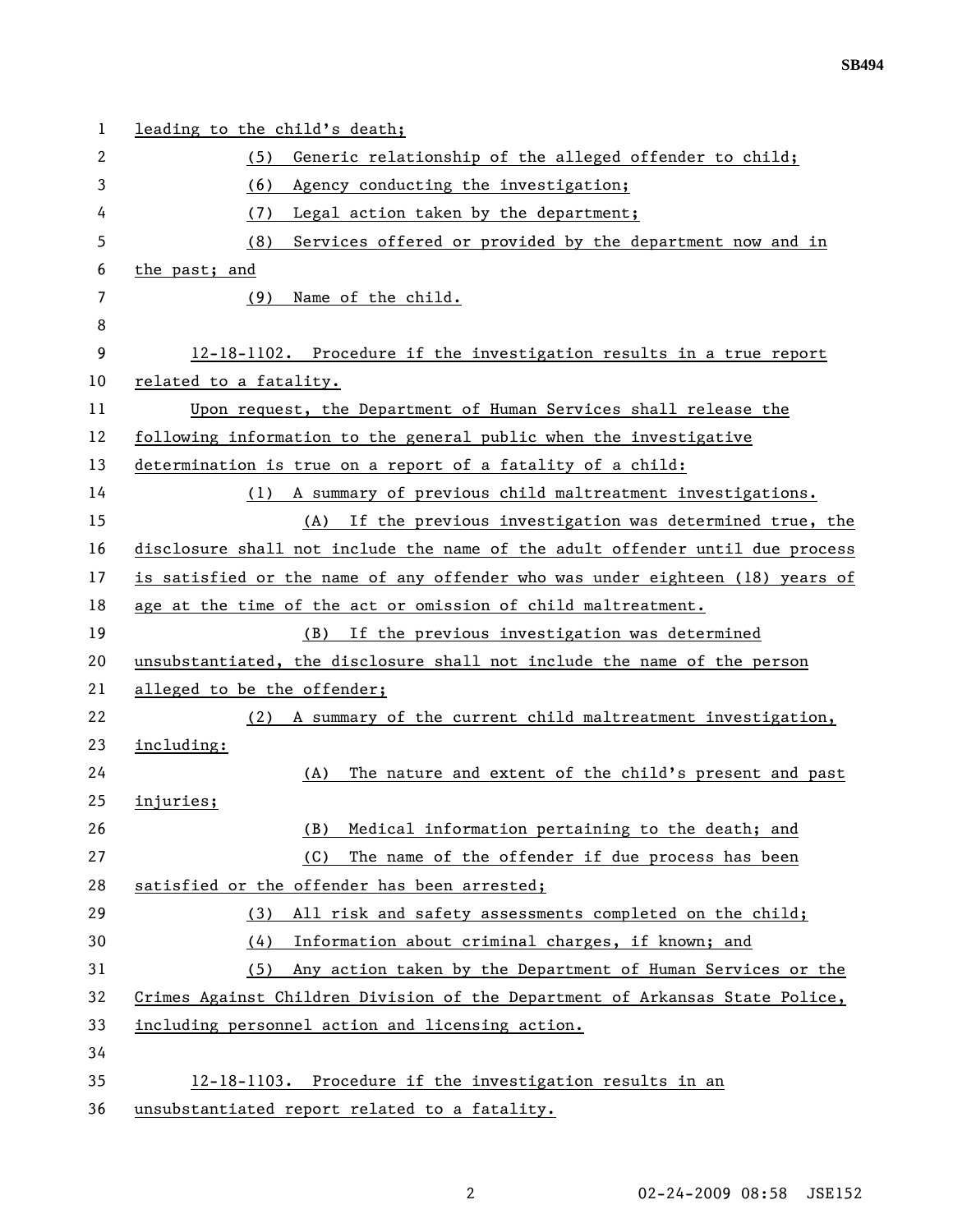| 1  | Upon request, the Department of Human Services shall release the              |
|----|-------------------------------------------------------------------------------|
| 2  | following information to the general public when the investigative            |
| 3  | determination is unsubstantiated on a report of a fatality of a child:        |
| 4  | (1) A summary of previous child maltreatment investigations;                  |
| 5  | (A) If the previous investigation was determined true, the                    |
| 6  | disclosure shall not include the name of the adult offender until due process |
| 7  | is satisfied or the name of any offender who was under eighteen (18) years of |
| 8  | age at the time of the act or omission of child maltreatment.                 |
| 9  | If the previous investigation was determined<br>(B)                           |
| 10 | unfounded, the disclosure shall not include the name of the person alleged to |
| 11 | be the offender;                                                              |
| 12 | (2) A summary of the current child maltreatment investigation,                |
| 13 | including medical information pertaining to the death, however, the name of   |
| 14 | the alleged offender shall not be disclosed;                                  |
| 15 | All risk and safety assessments completed on the child;<br>(3)                |
| 16 | Information about criminal charges, if known; and<br>(4)                      |
| 17 | Any action taken by the department or the Crimes Against<br>(5)               |
| 18 | Children Division, including personnel action and licensing action.           |
| 19 |                                                                               |
| 20 | 12-18-1104. Information not to be released regarding a child fatality.        |
| 21 | Concerning the fatality of a child, the Department of Human Services          |
| 22 | shall not release:                                                            |
| 23 | Information on siblings of the child;<br>(1)                                  |
| 24 | (2)<br>Attorney-client communications; or                                     |
| 25 | Any information if release of such information would<br>(3)                   |
| 26 | jeopardize a criminal investigation.                                          |
| 27 |                                                                               |
| 28 | 12-18-1105. Procedure if the investigation is pending related to a            |
| 29 | near fatality.                                                                |
| 30 | Upon request, the Department of Human Services shall release the              |
| 31 | following information to the general public when an investigation is pending  |
| 32 | on a report of a near fatality of a child to the Child Abuse Hotline:         |
| 33 | Age, race, and gender of the child;<br>(1)                                    |
| 34 | Date of the near fatality;<br>(2)                                             |
| 35 | Allegations or preliminary cause of the near fatality;<br>(3)                 |
| 36 | County and placement of the child at time of the near<br>(4)                  |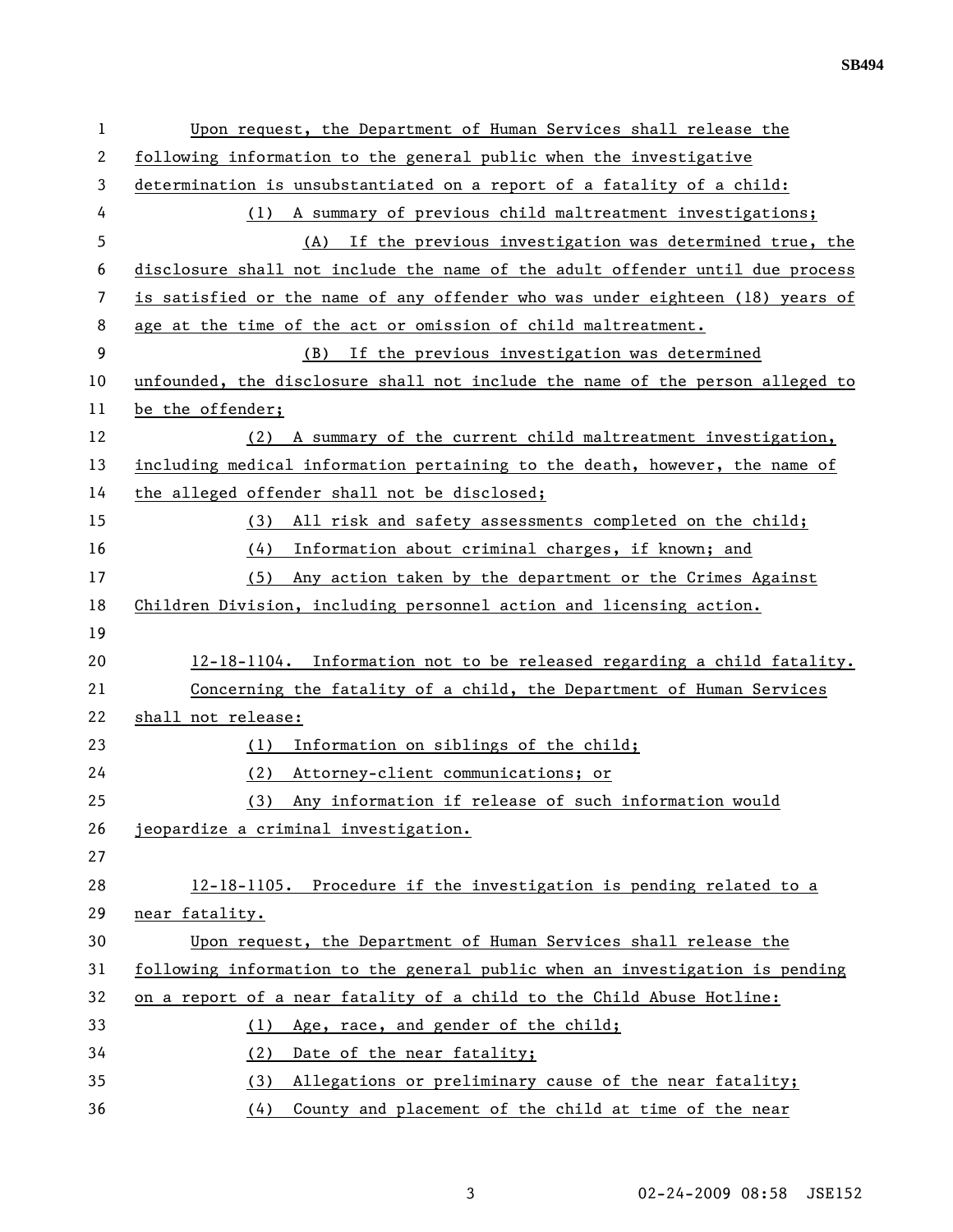| $\mathbf{1}$   | fatality;                                                                    |
|----------------|------------------------------------------------------------------------------|
| 2              | Generic relationship of the alleged offender to the child;<br>(5)            |
| 3              | Agency conducting the investigation;<br>(6)                                  |
| 4              | Legal action taken by the department; and<br>(7)                             |
| 5              | Services offered or provided by the department now and in<br>(8)             |
| 6              | the past.                                                                    |
| $\overline{7}$ |                                                                              |
| 8              | 12-18-1106. Procedure if the investigation results in a true report          |
| 9              | related to a near fatality.                                                  |
| 10             | Upon request, the Department of Human Services shall release the             |
| 11             | following information to the general public when the investigative           |
| 12             | determination is true on a report of a near fatality of a child:             |
| 13             | A nonidentifying summary of any previous child maltreatment<br>(1)           |
| 14             | investigations;                                                              |
| 15             | A nonidentifying summary of the current child maltreatment<br>(2)            |
| 16             | investigation, including:                                                    |
| 17             | The nature and extent of the child's present and past<br>(A)                 |
| 18             | injuries; and                                                                |
| 19             | (B)<br>Medical information pertaining to the incident;                       |
| 20             | Information about criminal charges, if known; and<br>(3)                     |
| 21             | (4)<br>Any action taken by the department or the Crimes Against              |
| 22             | Children Division of the Department of Arkansas State Police, including      |
| 23             | personnel action and licensing action.                                       |
| 24             |                                                                              |
| 25             | 12-18-1107. Procedure if the investigation results in an                     |
| 26             | unsubstantiated report related to a near fatality.                           |
| 27             | Upon request, the Department of Human Services shall release the             |
| 28             | following information to the general public when the investigative           |
| 29             | determination is unsubstantiated on a report of a near fatality of a child:  |
| 30             | A non-identifying summary of any previous child maltreatment<br>(1)          |
| 31             | investigations;                                                              |
| 32             | A non-identifying summary of the current child maltreatment<br>(2)           |
| 33             | investigation;                                                               |
| 34             | Information about criminal charges, if known; and<br>(3)                     |
| 35             | (4)<br>Any action taken by the Department of Human Services or the           |
| 36             | Crimes Against Children Division of the Department of Arkansas State Police, |